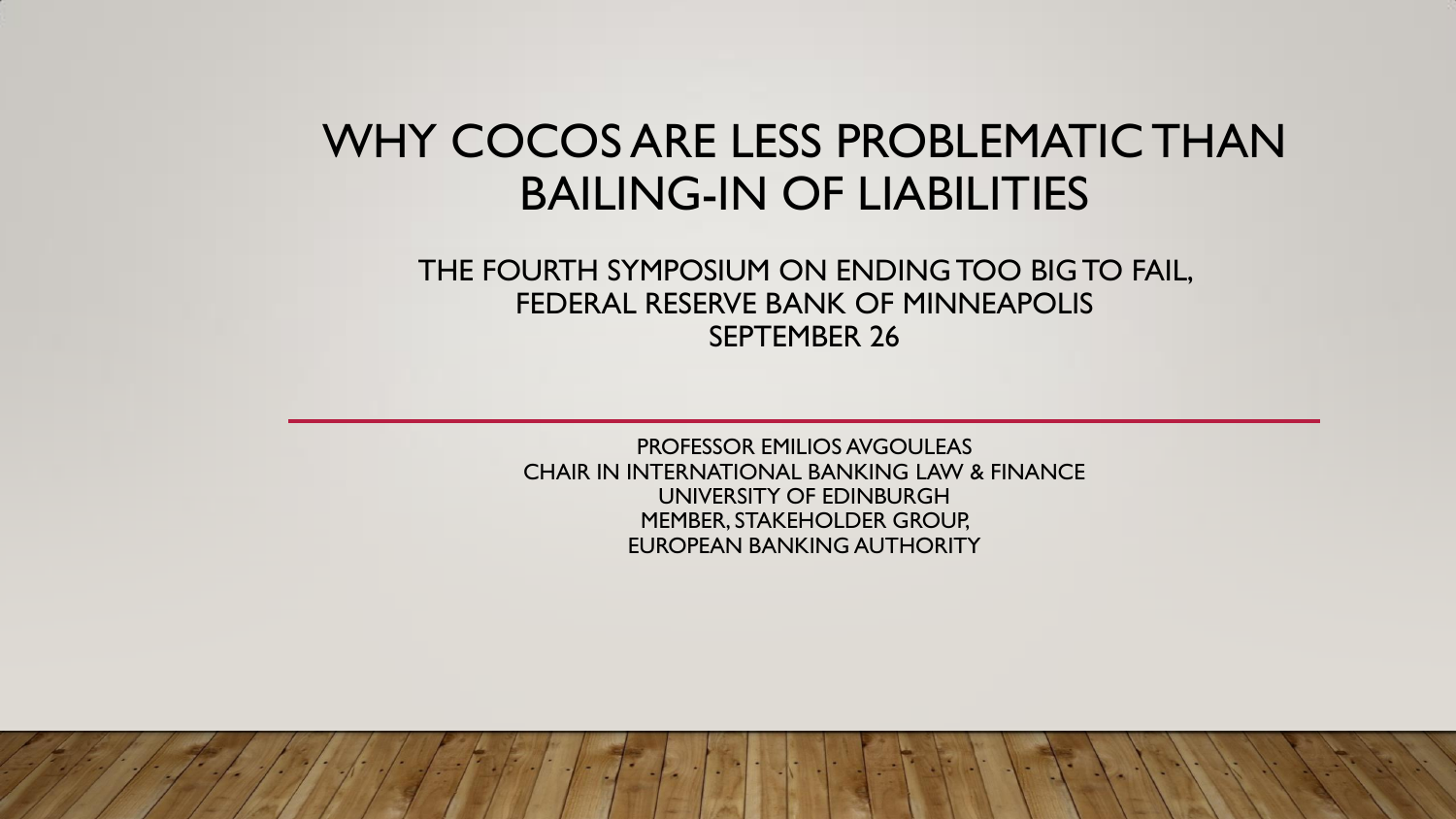## ADVANTAGES (AND SOME DISADVANTAGES) OF EQUITY CAPITAL

- BEST LOSS ABSORPTION CAPACITY SHARFHOLDERS RANK LAST IN INSOLVENCY
- EASIER TO SUSPEND SHAREHOLDER RIGHTS THAN CREDITORS'
- SERIOUS GOVERNANCE GAINS REDUCTION OF THE LEVERAGE RACHET
- BETTER MONITORING OF MANAGEMENT MORE MEASURED REMUNERATION POLICIES TO RESTRAIN VIS-À-VIS RISK-TAKING
- LOWERS LEVERAGE AND INCREASES INSTITUTIONAL AND SYSTEMIC RESILIENCE

#### • **CONS**

- DUE TO TAX CONFIGURATION IT'S EXPENSIVE
- CONSTANT FEAR OF DILUTION COULD MEAN THAT SHAREHOLDERS ARE STILL AFTER HIGHER YIELD INSPITE ITS CORRELATION WITH RISK LEVELS
- REQUIRES COMPETITIVE RoE BUT ESP. EUROZONE BANKS ARE LOADED WITH NPLS AND THEIR RoE IS MINISCULE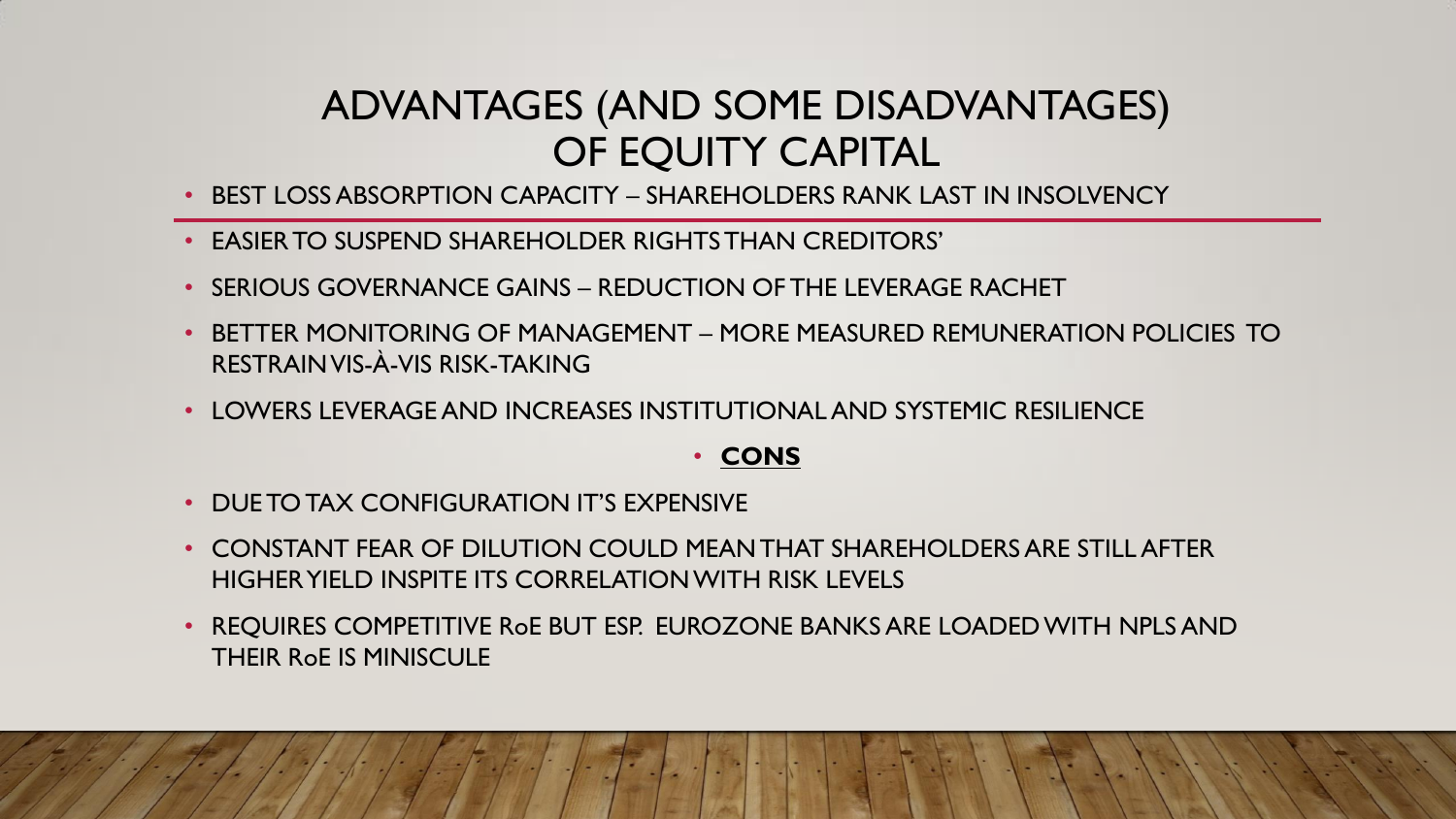# COCOS AT A GLANCE

- CoCos are securities, issued by a bank, that are designed to absorb the bank's losses during a period of financial stress, thereby improving its capital position.
- Private investors are usually reluctant to provide additional external capital to banks in times of financial distress so CoCos) offer a way to address this problem.
- CoCos absorb losses by automatically converting to equity or having their principal written down (either partially or in full) when a pre-specified trigger event occurs.
- Absent a trigger event, the securities are hybrid financial instruments with debt-like characteristics (such as a specified coupon rate). CoCos are subordinated to senior debt within the bank's capital structure.
- Lloyds Banking Group's November 2009 offering of enhanced capital notes (ECNs) is generally recognised as the first issuance of CoCos.
- Depending upon the specific features of the security, CoCos can qualify as Additional Tier 1 (AT1) or Tier 2 (T2) capital under the Basel III.
- CoCos must be perpetual instruments with coupon payments that can be deferred or cancelled at the issuer's discretion without causing an event of default.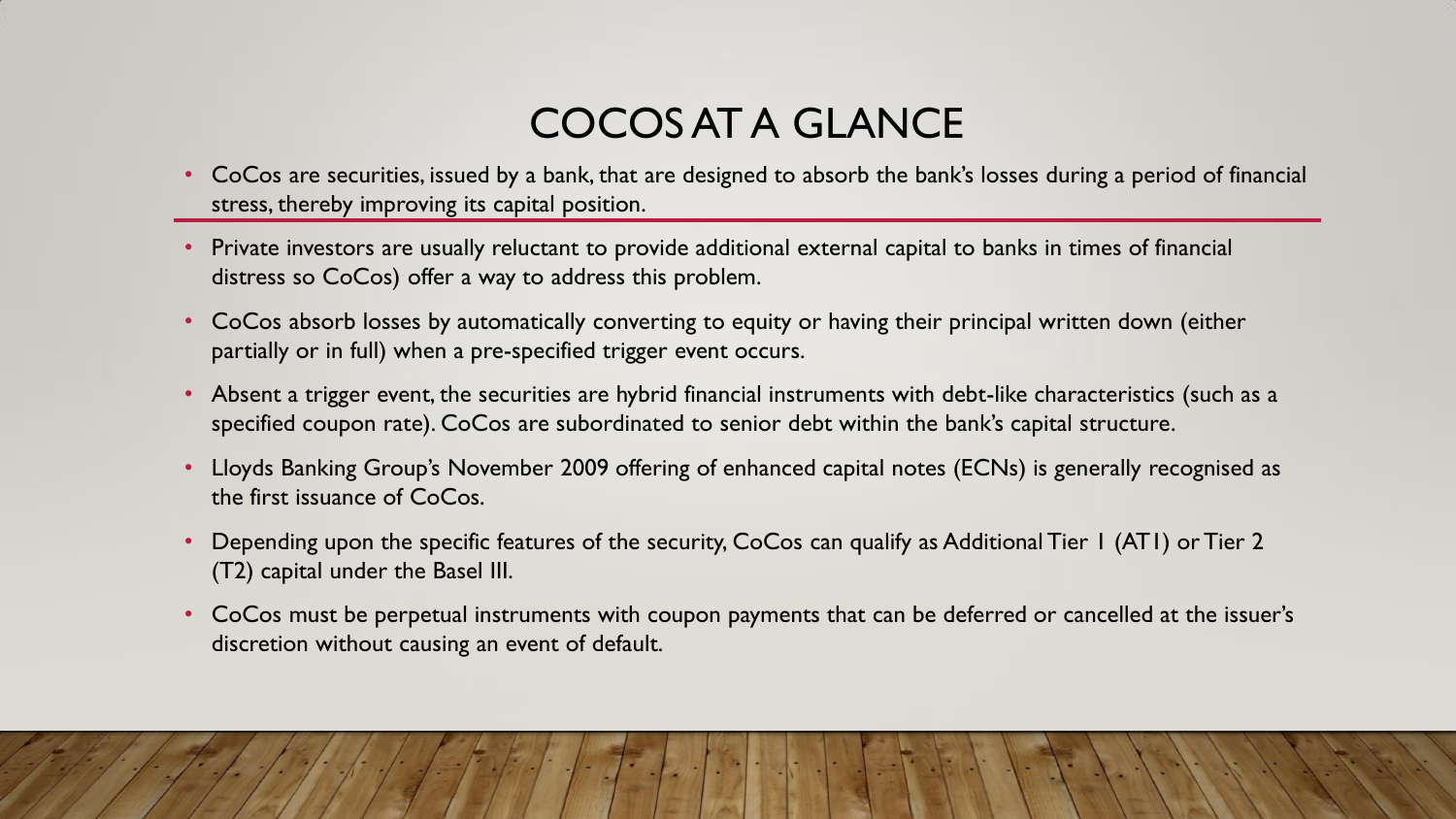## TO TRIGGER OR NOT TO TRIGGER

- An **accounting-based trigger (**Book-value triggers typically set contractually in terms of the book value of CET1 capital as a ratio of RWA). It is activated if CET1 drops below a specified level. A higher trigger Is intended to provide additional equity capital at earlier intervention points.
- Buyers of CoCos with accounting-based triggers will have to calculate the nearly imposible to fathom future evolution of the issuer's capital ratios.
- A **discretionary trigger** gives the bank's regulator responsibility for triggering the CoCoS when the issuer is about to reach or has reached the point of non-viability. It prevents bank insolvency (instant recap) or results in reduction of resolution losses for other creditors. It allow regulators to trump any lack of timeliness or unreliability of book-value triggers. E.g., had Citibank issued CoCos with even a high book-value trigger before November 2008, those instruments would not have been activated prior to the government's injection of capital. The bank's accounting regulatory capital ratios remained comfortably above the regulatory requirements even when its stock market capitalisation amounted to merely 1% of its reported risk-weighted assets.
- Regulatory discretion can create pricing uncertainty but, otherwise, is it very hard to predict the regulator's use of its discretion when a bank's capital buffers are diminishing?
- **Market-value triggers** could address the shortcoming of inconsistent accounting valuations. These triggers are set at a minimum ratio of the bank's stock market capitalisation to its assets. As a result, they can reduce the scope for balance sheet manipulation and regulatory forbearance.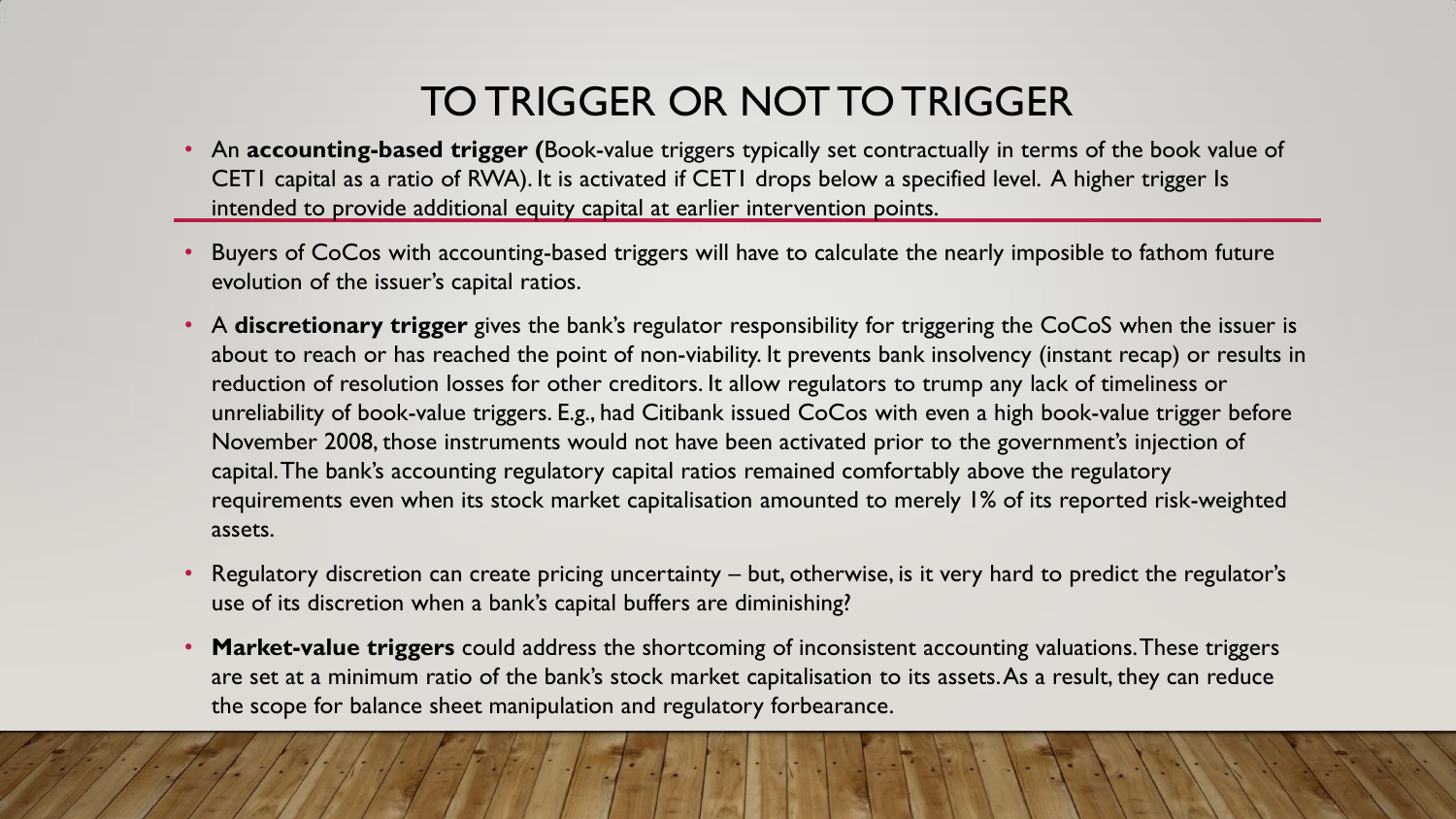# COUPON PAYMENTS & REDEMPTIONS

- For AT1 CoCos even when an issuer is able and willing to make interest payments on AT1 CoCos, it could be prevented from doing so by the regulator. Through a restriction of distributions' order to build the issuer's CET1 buffer or the countercyclical and G-SIB (buffer/charge)
- ATI CoCos, while perpetual in nature, are generally callable by the issuer after a stated period (a minimum of five years in order to qualify as AT1).
- Under the CRD IV Tier 2 CoCos are also callable by the issuer subject to restrictions and regulatory approval. TIER 2 CoCoS are low trigger instruments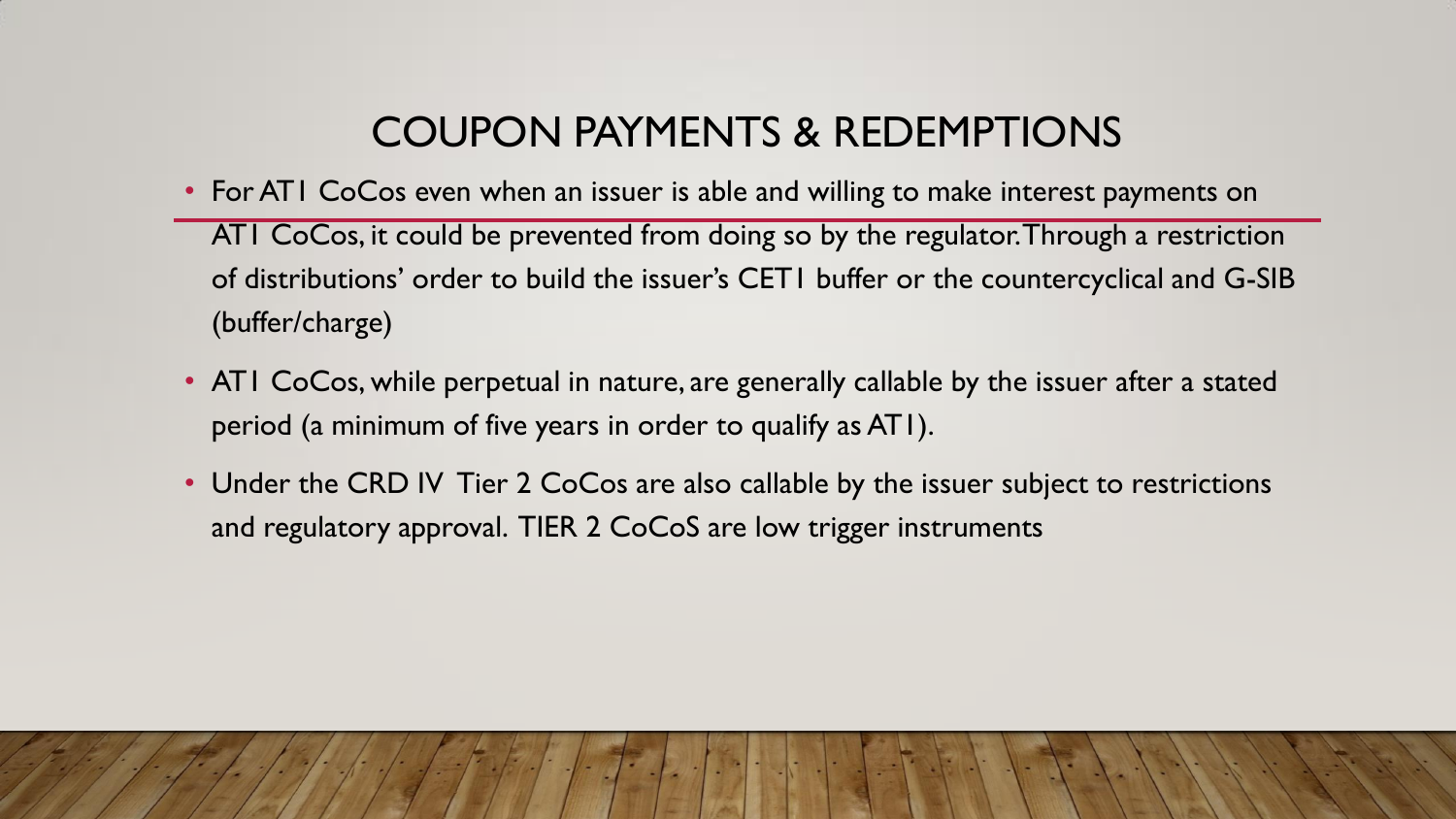## PRICING CHALLENGES AND THE POTENTIAL FOR MANIPULATION

- Market-value triggers may be difficult to price and could create incentives for stock price manipulation.
- The pricing of conversion-to-equity CoCos with a market-value trigger could suffer from a multiple equilibria problem. More specifically, since CoCos must be priced jointly with common equity, BUT a dilutive CoCo conversion rate could make it possible for more than one pair of CoCo prices and equity prices to exist for any combination of bank asset values and non-CoCo debt levels.
- Finally, under certain circumstances, holders of CE CoCos may have an incentive to short-sell the underlying common stock in order to generate a self-fulfilling death spiral and depress the share price to the point at which the market-value trigger is breached.
- It is not a remote scenario Bondholders in Italian Banks fearing bail-in have shorted the stock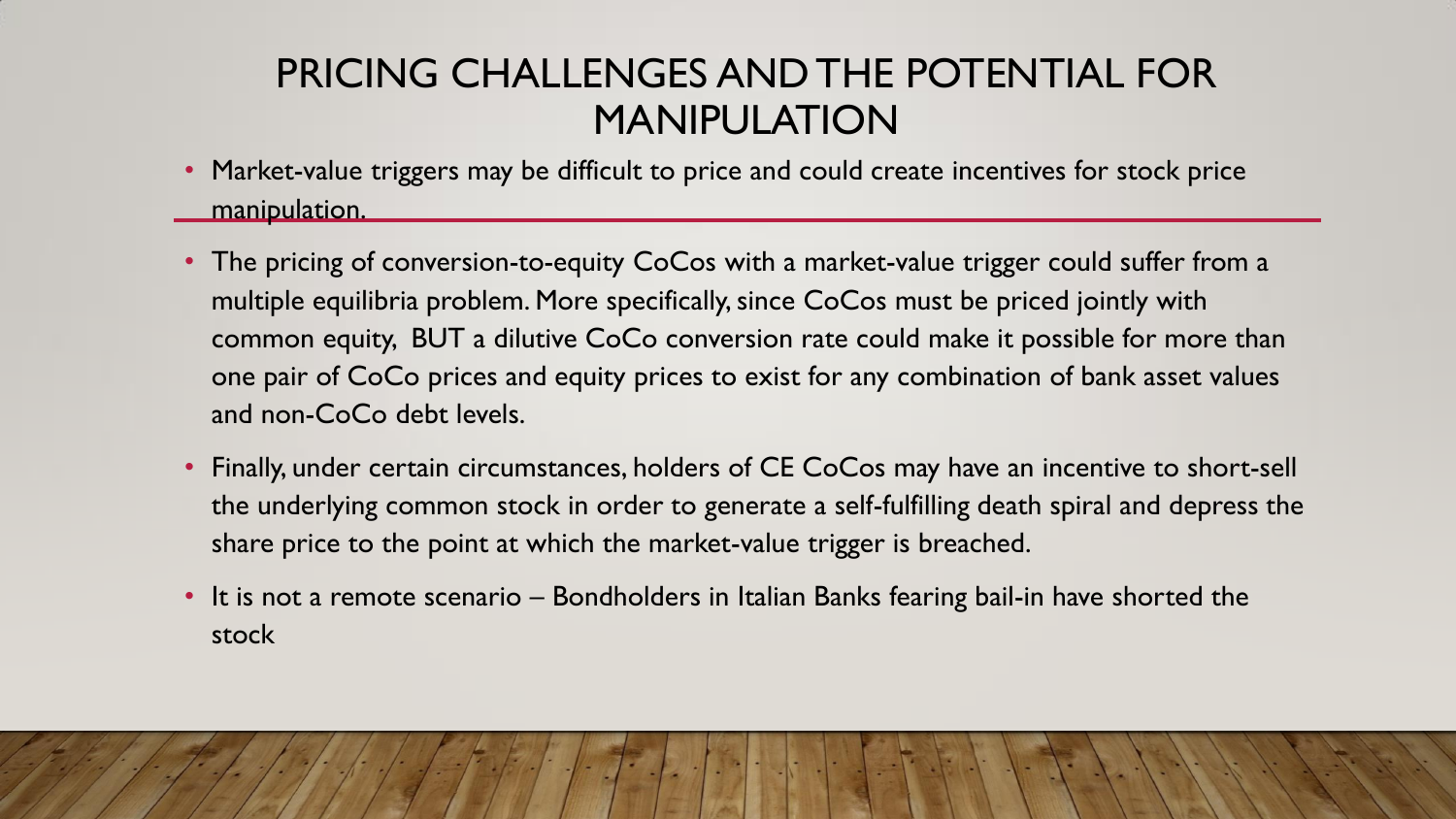#### COCOS TEND TO BE POPULAR BUT DEMAND FOR THEM IS SATED BY A SUPPLY GLUT



Data are from Moody's Investors Service, Moody's Quarterly Rated & Tracked CoCo Monitor Database-Year End 2015.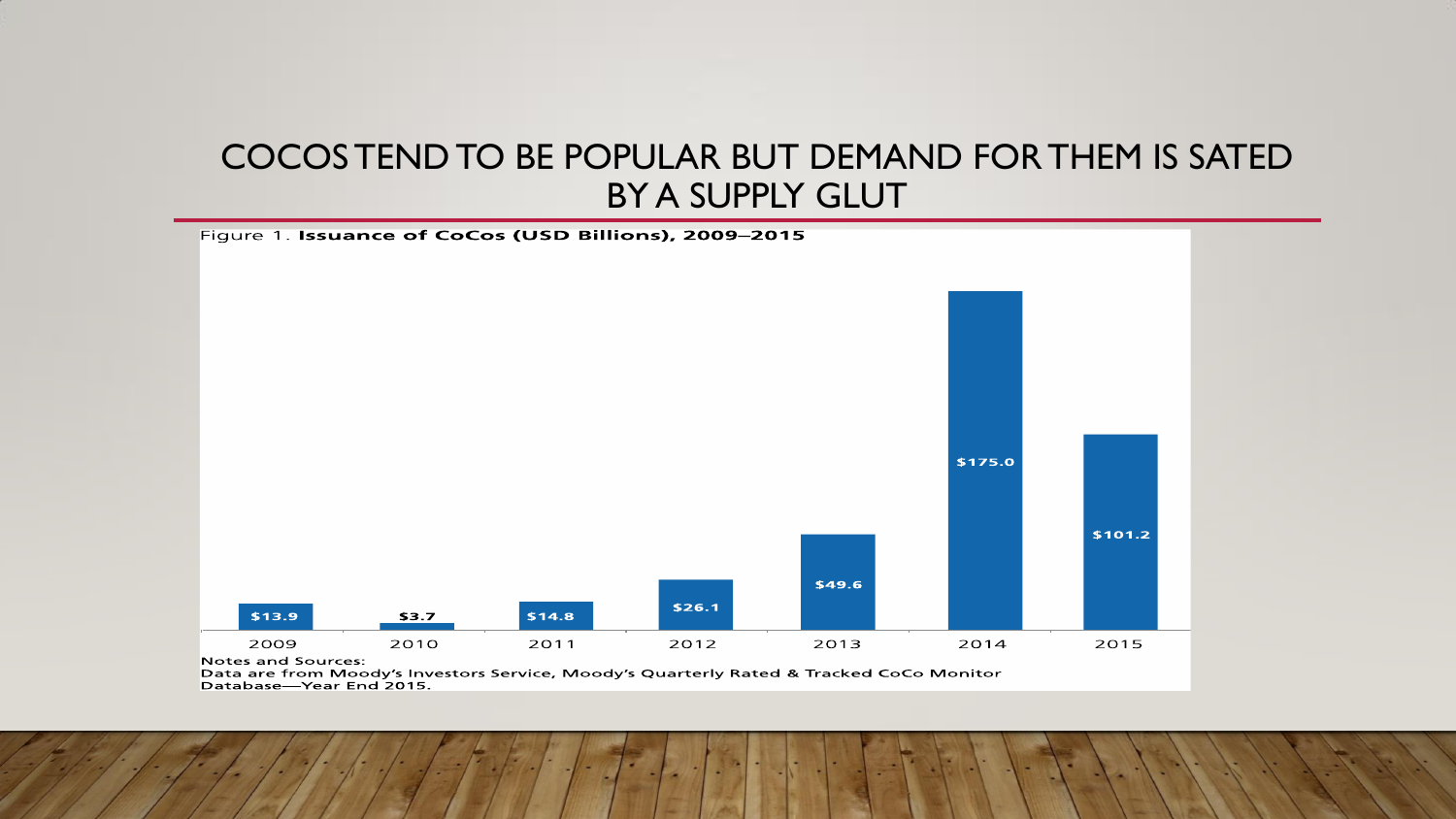## YIELDS (AS EXPECTED) ARE VOLATILE



 $\mathbf d$ 

Data are from Factset and Factiva.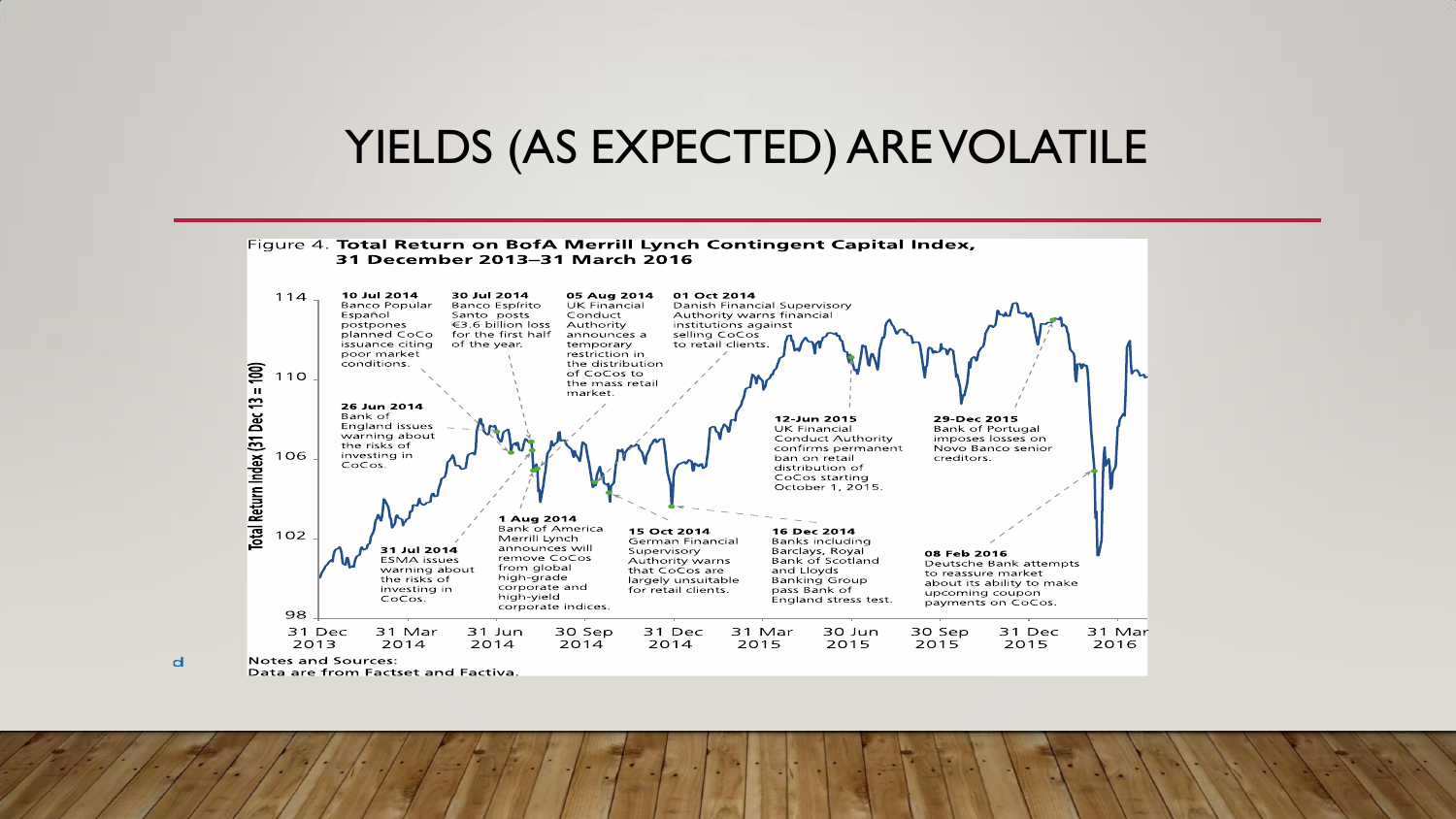#### HOW DEEP IS THE POOL OF BUYERS?

- UBS, Société Générale, Credit Suisse, Deutsche Bank and Royal Bank of Scotland have issued about €91 billion (\$102 billion) of additional tier-1 capital from April 2013 until early 2016.
- Private banks and retail investors before they were banned by the FSA in 2014 were the main buyers of AT1 instruments followed by asset management companies, hedge funds and banks.
- Investors are still trying to understand the mechanical trigger levels, loss-absorption mechanism and discretionary triggers that influences AT1 yields.
- UK challenger bank Aldermore issued a £75 million perpetual non-call 5.5 year bond with a CET1 trigger of 7% in December that offered a whooping 11.875% yield via Deutsche Bank. "For Aldermore, the cost of equity is higher than the cost of AT1, and there is a small group of private equity investors that is very willing to buy this risk,"
- Fellow UK challenger bank Shawbrook (which had also been considering an IPO in 2014) nearly doubled the size of its regulatory capital to  $£178$  million last year via the issuance of a tier-2 bond, which is believed to have been placed with US private equity house CarVal. The latter, along with Pimco and BlueBay, is one of a number of US investors that have set up funds targeting new-style bank capital.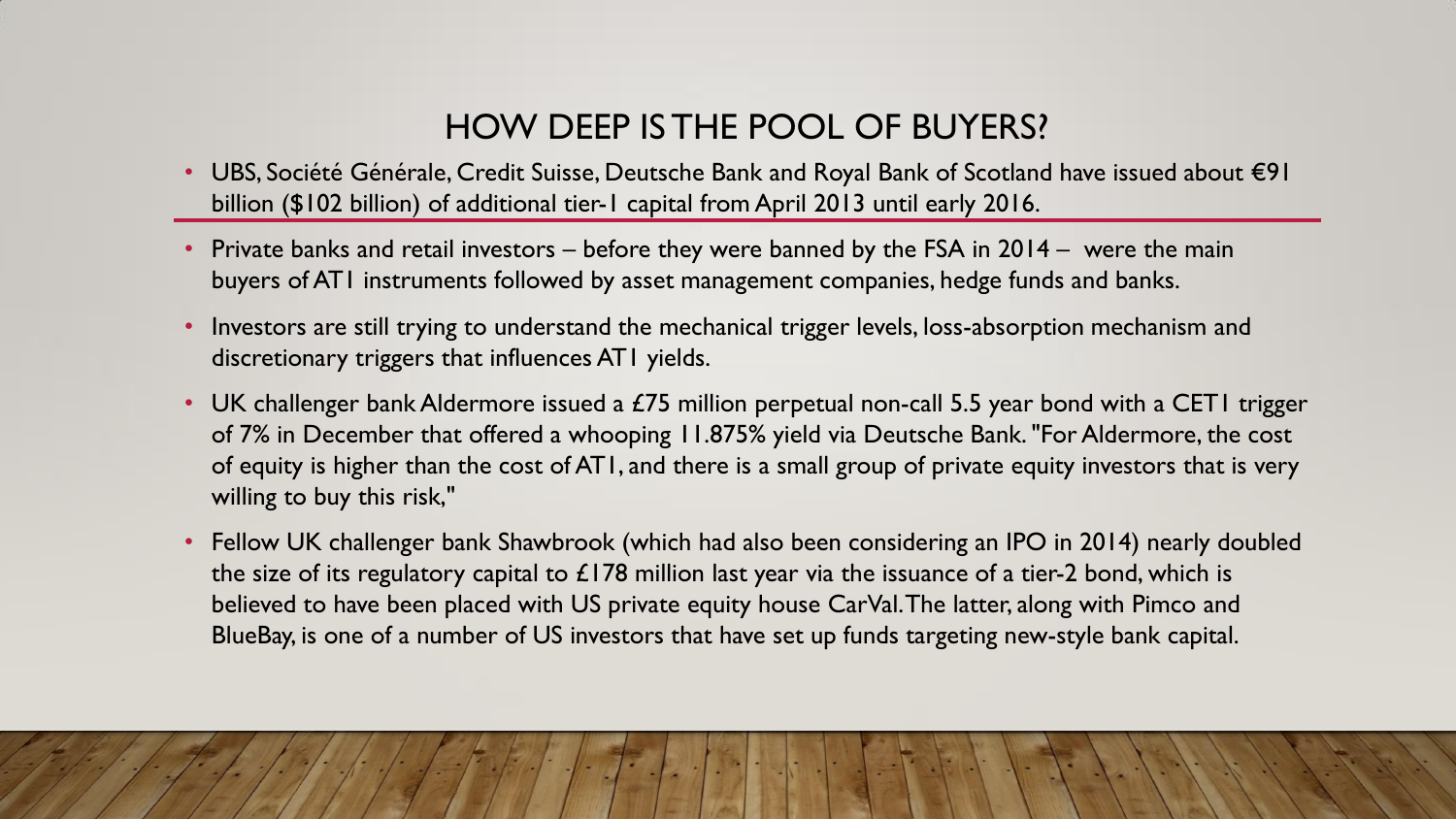# SELLING RESTRICTIONS

- Regulators' concerns regarding potential mis-selling of CoCos to retail investors could result in investigations and/or enforcement actions.
- The complex pricing mechanics have forced several regulatory authorities to ban the product from the retail investor markets under their product review powers
- On 31 July 2014, the European Securities and Markets Authority issued a statement explaining the risks of investing in CoCos and stating that their analysis "can only take place within the skill and resource set of knowledgeable institutional investors."
- On 5 August 2014, the UK's Financial Conduct Authority announced a temporary restriction on the distribution of CoCos to the mass retail market, effective 1 October 2014 to 1 October 2015. The ban has now become permanent!
- On 1 October 2014, Denmark's Financial Supervisory Authority warned financial institutions against selling CoCos to retail clients.21 And on 15 October 2014, Germany's Federal Financial Supervisory Authority stated that "[i]n general, [CoCos] are not suitable for active distribution to retail clients."22
- CoCos have been reported to be popular with retail investors in Australia the regulator offers extensive explanations of the product has not restricted their sale.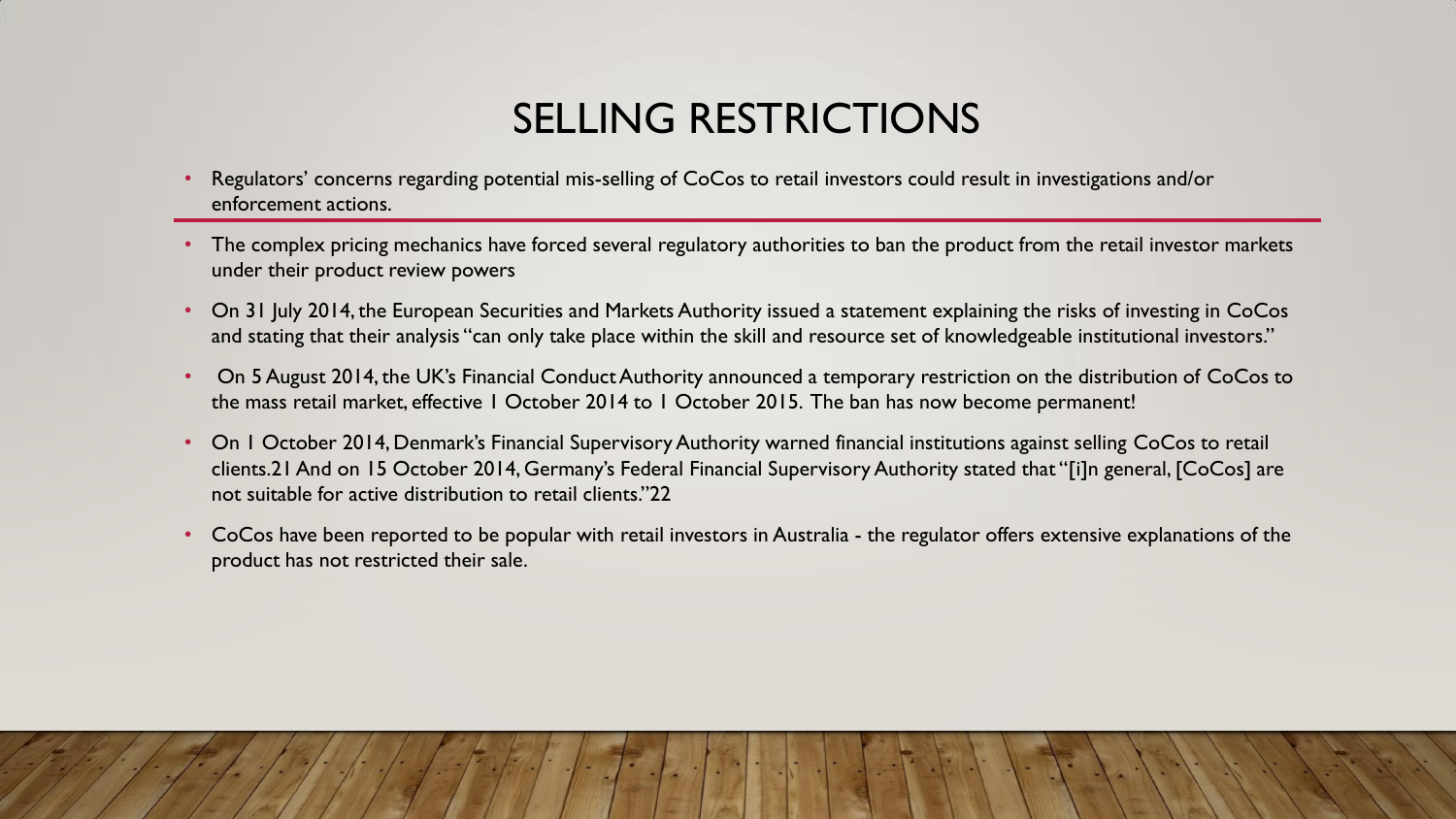## COCO ADVANTAGES OVER BAIL-IN OF LIABILITIES (I)

- If used to prevent resolution they do not raise issues of valuation intra-resolution valuations normally drop as auditors are replaced
- Make a generalized creditor run post-resolution less likely than bailing in liabilities
- Do not affect deposits or senior bondholders do not damage confidence in the savings industry
- In principle, ex post liquidity should not be affected though the impact of the psychological may be unclear – certainly though less than bailing-in liabilities (Continental Illinois)
- At the same time prevent sharp deleveraging & possible firesales to avoid resolution (i.e., the alternative path to avoiding bail-in)